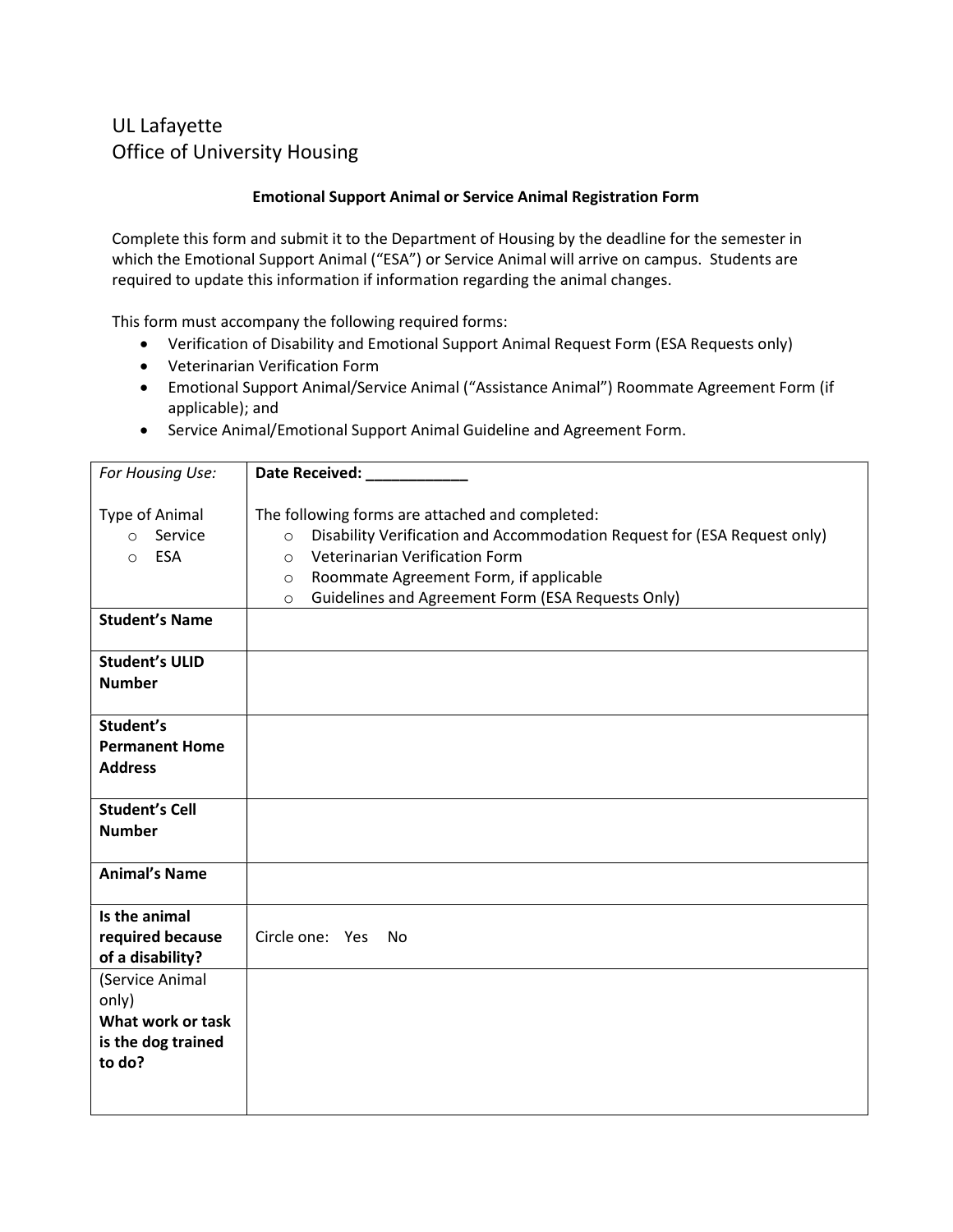| (ESA only)                |                                                                      |
|---------------------------|----------------------------------------------------------------------|
| <b>What assistance</b>    |                                                                      |
| does the animal           |                                                                      |
| provide?                  |                                                                      |
| <b>Type of Animal and</b> |                                                                      |
| <b>Breed</b>              |                                                                      |
| Age of animal (If         |                                                                      |
| animal is a dog or        |                                                                      |
| cat it MUST be one        |                                                                      |
| year or older and         |                                                                      |
| must be house             |                                                                      |
| trained)                  |                                                                      |
| Description of the        |                                                                      |
| <b>Animal (Photo</b>      |                                                                      |
| must be attached)         |                                                                      |
| Is the ESA or             | Circle one:<br><b>No</b><br>Yes                                      |
| <b>Service Animal</b>     |                                                                      |
| current on                | If yes, attach Veterinarian Verification Form. If no, please explain |
| Veterinary                |                                                                      |
| <b>Vaccinations?</b>      |                                                                      |
| Has the ESA or            |                                                                      |
| <b>Service Animal</b>     |                                                                      |
| ever bitten or            | Circle One: Yes<br>No                                                |
| shown aggression          |                                                                      |
| towards people?           | If yes, explain                                                      |

## Alternate/Emergency Caregiver for ESA/SA if Student is Unavailable:

Name: \_\_\_\_\_\_\_\_\_\_\_\_\_\_\_\_\_\_\_\_\_\_\_\_\_\_\_\_\_\_\_\_\_\_\_ Relationship to Student: \_\_\_\_\_\_\_\_\_\_\_\_\_\_\_\_\_\_\_\_\_

Address: \_\_\_\_\_\_\_\_\_\_\_\_\_\_\_\_\_\_\_\_\_\_\_\_\_\_\_\_\_\_\_\_\_\_ Phone Number: \_\_\_\_\_\_\_\_\_\_\_\_\_\_\_\_\_\_\_\_\_\_\_\_\_\_\_\_

By my signature below, I verify that I have read and understand and provided accurate information on the Registration form. I furthermore give permission to the Department of Housing and Residential Life to disclose to others impacted by the presence of my ESA or Service Animal that I will be living with an animal as an accommodation. I understand that this information is shared with the intent of preparing for the presence on an animal in the residence halls and/or resolving any potential issues associated with the presence of the animal.

I further recognize that the presence of my ESA or Service Animal may be noticed by others visiting or residing in the residence halls and agree that staff may acknowledge the presence of the animal, and explain that under certain circumstance, animals are permitted for persons with disabilities.

\_\_\_\_\_\_\_\_\_\_\_\_\_\_\_\_\_\_\_\_\_\_\_\_\_\_\_\_\_\_\_\_\_\_\_\_\_\_\_\_ \_\_\_\_\_\_\_\_\_\_\_\_\_\_\_\_\_\_

Student Date